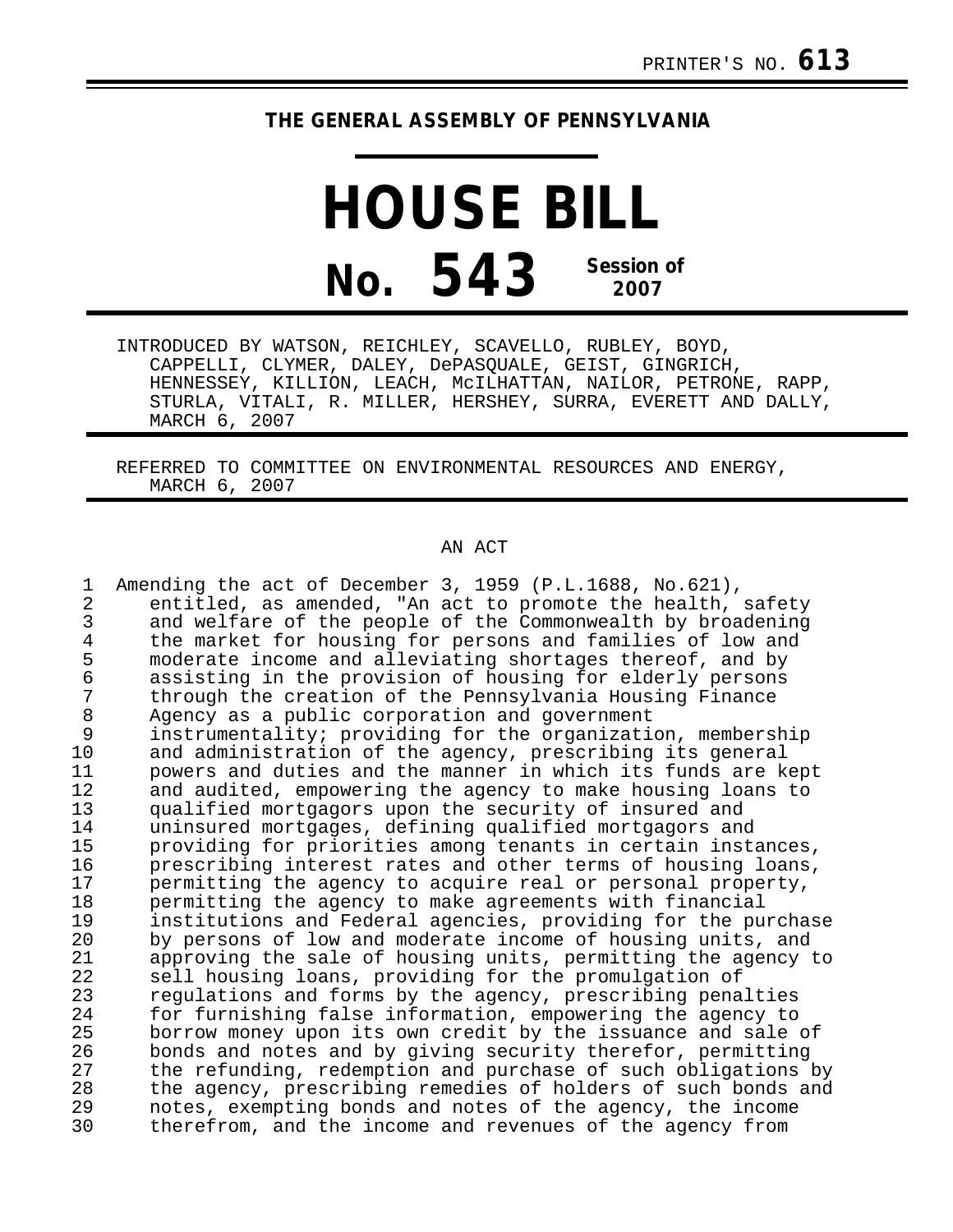| 1<br>2<br>3<br>4 | taxation, except transfer, death and gift taxes; making such<br>bonds and notes legal investments for certain purposes; and<br>indicating how the act shall become effective," establishing<br>an energy-efficient home assistance program. |
|------------------|---------------------------------------------------------------------------------------------------------------------------------------------------------------------------------------------------------------------------------------------|
| 5                | The General Assembly of the Commonwealth of Pennsylvania                                                                                                                                                                                    |
| 6                | hereby enacts as follows:                                                                                                                                                                                                                   |
| 7                | Section 1. The act of December 3, 1959 (P.L.1688, No.621),                                                                                                                                                                                  |
| 8                | known as the Housing Finance Agency Law, is amended by adding an                                                                                                                                                                            |
| 9                | article to read:                                                                                                                                                                                                                            |
| 10               | ARTICLE IV.-D                                                                                                                                                                                                                               |
| 11               | ENERGY-EFFICIENT HOME ASSISTANCE PROGRAM                                                                                                                                                                                                    |
| 12               | Section 401-D. General Authority.--(a) (1) The agency                                                                                                                                                                                       |
| 13               | shall operate a pilot program for two (2) years commencing with                                                                                                                                                                             |
| 14               | the effective date of this section, which program shall award                                                                                                                                                                               |
| 15               | grants of up to five thousand (\$5,000) dollars to homebuyers to                                                                                                                                                                            |
| 16               | offset closing costs or down payment assistance, including, but                                                                                                                                                                             |
| 17               | not limited to, the mortgage rate buy-down, for homes that meet                                                                                                                                                                             |
| 18               | the following criteria for energy efficiency or alternative                                                                                                                                                                                 |
| 19               | energy systems, or both.                                                                                                                                                                                                                    |
| 20               | (2) After the conclusion of the pilot program the agency                                                                                                                                                                                    |
| 21               | may, in its sole discretion, continue to make such grants in                                                                                                                                                                                |
| 22               | accordance with this article, based on availability of funding.                                                                                                                                                                             |
| 23               | Two thousand five hundred (\$2,500) dollars of a<br>(b)<br>(1)                                                                                                                                                                              |
| 24               | grant issued under this article may be provided to the purchaser                                                                                                                                                                            |
| 25               | of a home that exceeds the energy and water conservation                                                                                                                                                                                    |
| 26               | requirements set by the Statewide Uniform Construction Code and                                                                                                                                                                             |
| 27               | achieves an Energy Star Label certified to by a Home Energy                                                                                                                                                                                 |
| 28               | <u>Rating System rater.</u>                                                                                                                                                                                                                 |
| 29               | An additional grant amount of two thousand five hundred<br>(2)                                                                                                                                                                              |
| 30               | (\$2,500) dollars may be provided to the purchaser of a home that                                                                                                                                                                           |
| 31               | incorporates an alternative energy generating system in its                                                                                                                                                                                 |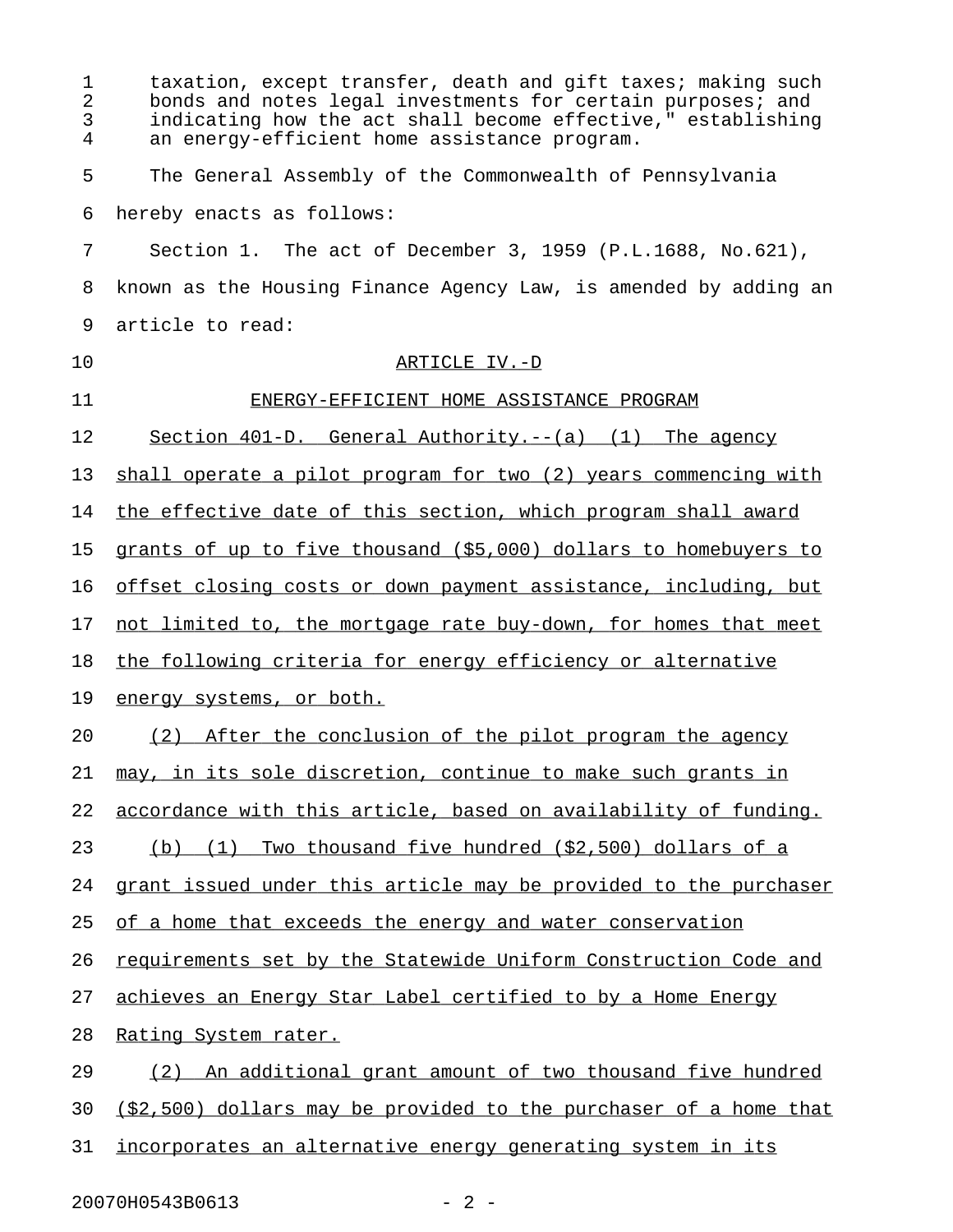| 1  | <u>design. These systems include, but are not limited to,</u>    |
|----|------------------------------------------------------------------|
| 2  | photovoltaic solar energy systems, solar hot water heater        |
| 3  | systems, wind turbine energy systems or passive solar energy     |
| 4  | systems.                                                         |
| 5  | (3) Evidence shall be provided by the grantee to document to     |
| 6  | the agency that the alternative energy generating system was     |
| 7  | properly designed and installed to maximize the energy output or |
| 8  | energy savings potential of the system.                          |
| 9  | The grant shall be a separate product attached to other<br>(C)   |
| 10 | mortgage products to assist with offsetting the closing costs or |
| 11 | down payment assistance for the grant.                           |
| 12 | Section 402-D. Grant Repayment.--(a) A grant issued under        |
| 13 | this article may not be required to be repaid to the agency if   |
| 14 | the home is owned by the grantee for a minimum period of five    |
| 15 | (5) years after the closing date on the home.                    |
| 16 | In the event the grantee relinguishes the home in less<br>(b)    |
| 17 | than five years from the closing date on the home, the agency    |
| 18 | shall be entitled to recapture one-fifth of the grant for each   |
| 19 | succeeding year up to the five-year minimum.                     |
| 20 | Section 403-D. Eligibility.--In order to be eligible for a       |
| 21 | grant under this article:                                        |
| 22 | The home must be the primary residence of the grantee.<br>(1)    |
| 23 | The home must be new construction with no prior<br>(2)           |
| 24 | occupants.                                                       |
| 25 | The maximum income of the grantee may not exceed one<br>(3)      |
| 26 | hundred fifty (150) percent of Statewide median income.          |
| 27 | Section 404-D. Participating Lenders.--The agency shall          |
| 28 | offer the grant through participating lenders of the agency as   |
| 29 | well as other independent lending institutions.                  |
| 30 | Section 405-D. Program Guidelines.--Within sixty (60) days       |
|    | 20070H0543B0613<br>$-3 -$                                        |